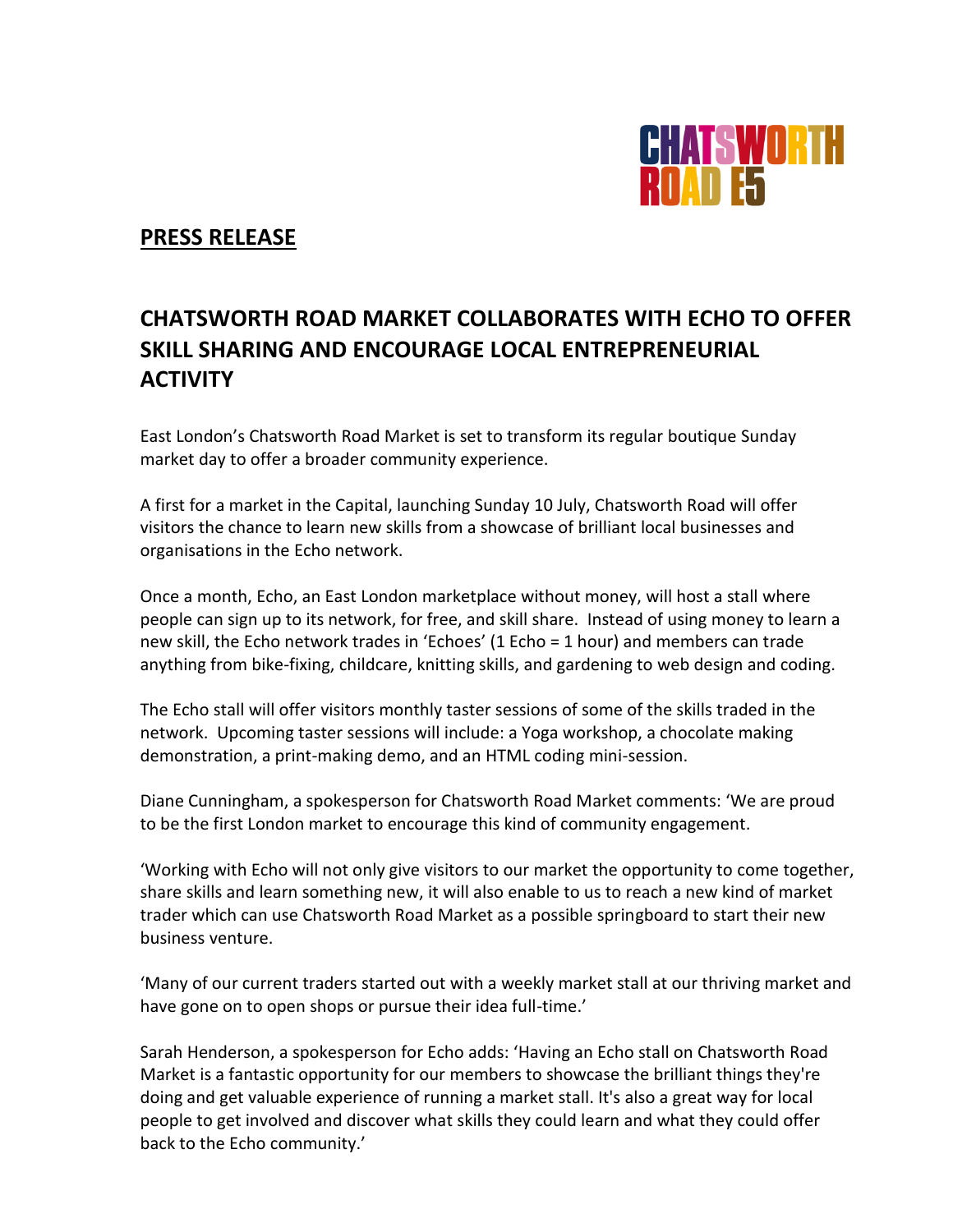This new initiative dovetails with the Chatsworth Road Market Kick Start Programme, which aims to encourage local people to try out a new business idea at the market - completely free of charge (a saving of £160 per month – equivalent to 70% of the monthly job seekers allowance). Those on benefit can also apply to have a free market pitch for a month, including insurance, stall hire and free mentoring advice.

Website:<http://www.chatsworthroade5.co.uk/> Twitter:<https://twitter.com/chatsworthroad> Facebook[: https://en-gb.facebook.com/ChatsworthRDE5](https://en-gb.facebook.com/ChatsworthRDE5) Instagram:<https://www.instagram.com/chatsworth.rd.e5/> For more information on Echo: [www.economyofhours.com](http://www.economyofhours.com/)

**-ends-**

# **Notes to Editor:**

# **About Echo**

Echo is a marketplace without money, where East London people and businesses can trade anything from graphic design and business advice to accountancy and bike fixing, without using money. Instead, we use a currency called Echoes, where 1 Echo = 1 hour. With over 3,000 members, Echo is a thriving network for connecting, collaborating and sharing resources. It's free to join at www.economyofhours.com.

Echo also runs its own business accelerator programme, Echo++. Designed for East London sole traders, start-ups and micro businesses, Echo++ is an inclusive business growth accelerator, connecting local businesses and experts with passion for growth and a willingness to share –and there's no money involved. Chatsworth Road Traders Aimee Madill and Florence Dolle have both completed the programme - Bookseller Aimee started trading on the market as a result of a connection she made whilst on Echo++, and chef Florence completed Echo++ alongside taking part in the market Kick Start programme, using the business expertise she gained on the programme to support her as she launched her first stall with the market.

Applications for the next round of Echo++ programmes will be opening soon. Find out more at [economyofhours.com/echoplusplus](http://economyofhours.com/echoplusplus)

Echo is supported by Nesta, London Legacy Development Corporation and Friends Provident Foundation.

# **About Chatsworth Road market**

In its 1930s heyday Chatsworth market is reported to have had up to 200 stalls running 4‐5 days a week, extending along the full length of the high street. The number of stalls and market days decreased slowly in post-war years, until the market eventually closed around 1990.